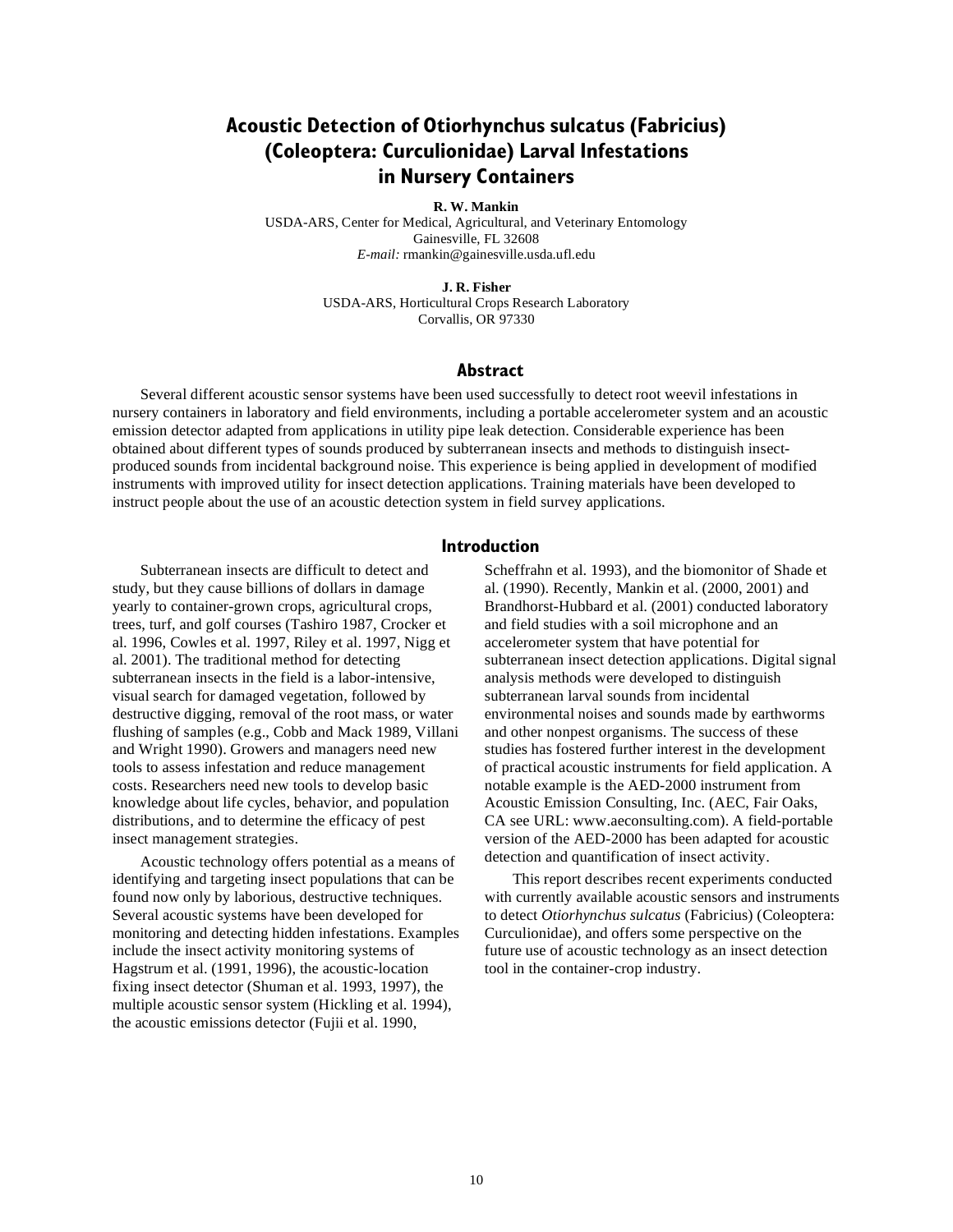# **Materials and Methods**

### **Insects and Plants**

Laboratory studies at AEC, Inc. were performed on wheat kernels infested with *Sitophilus oryzae* (L.) (Coleoptera: Curculionidae) from a colony maintained at the Agricultural Research Service (ARS) Center for Medical, Agricultural, and Veterinary Entomology (CMAVE), Gainesville, Florida. A field study in 2001 included *Hydrangea arborescens* L. 'Annabelle', *Picea abies* 'Mariana Nana', *Picea abies* 'Pumila', and *Andromeda glaucophylla* Link. Temperatures were maintained at  $20-24$ °C in the laboratory tests but were only  $10-15^{\circ}$ C in the nursery tests.

One method to acoustically monitor a plant for *O. sulcatus* infestation was to insert a 30-cm nail (waveguide) into the root system and magnetically attach an accelerometer (see Acoustic Instruments below) to the head. Sounds detected by the accelerometer were monitored with headphones by an experienced listener and simultaneously recorded. The recorded signals were subsequently analyzed in the laboratory with custom-written signal processing software (Mankin et al. 2000, 2001).

The second measurement method included an AED-2000 detector (see Acoustic Instruments) with one of two different input sensors. One sensor was a custom-designed piezoelectric crystal with a 40-kHz resonance frequency and an integrated preamplifier. Like the accelerometer, the crystal unit was attached to the end of a metal waveguide inserted into the root system. The second input was a piezoelectric film sensor, less bulky but somewhat less sensitive than the piezoelectric crystal system. The film was attached to the trunk of the plant using wall-mount mastic, or taped to a waveguide inserted into the soil. Sounds detected by the AED-2000 were monitored with headphones and recorded on a digital audio tape recorder (DAT) or observed on an oscilloscope.

At the nursery, the acoustic tests were conducted inside a greenhouse to reduce background noise. The roots of each plant were examined and any insects found were identified and weighed after the acoustic measurements.

#### **Acoustic Instruments**

The initial studies were conducted with an acoustic system that included an accelerometer (Brüel and Kjær [ $B&K$ ] Nærum, Denmark, sensitivity 10 pC/ms<sup>-2</sup>, weight 54 g), a charge amplifier (B&K model 2635), and a DAT. A >180-s period was recorded on the DAT and monitored with headphones at each container. Subsequent studies also used an AED-2000 system with two different sensors. One sensor included a customdesigned piezoelectric crystal with a 40-kHz resonance frequency and an integrated preamplifier (1 kHz–2 mHz bandpass). The second included a Measurement Specialties, Inc., Model SDT1-028k piezoelectric film (www.msiusa.com, Norristown, PA) and a Model 2460 preamplifier (40 dB, 1-30 kHz bandpass). The AED-2000 detector included a user-

### **Signal Analysis**

The signals recorded on the DAT were digitized and analyzed with a digital signal processing system (Mankin 1994, Mankin et al. 2000, 2001) that provided computer assessment of activity and distinguished larval sounds from background noise. Moving and feeding larvae generated short (0.5–5 ms) pulses that were

adjustable amplifier (0–60 dB), a buffered signal output for oscilloscopes or recorders, headphones for audio monitoring and quality control, an RS232 serial port for data logging to a Windows-based computer, and an LCD display for visual monitoring of signal intensity and sound pulse counts. Adaptations that have been incorporated into the AED-2000 for *O. sulcatus* detection include a demodulator that converts the audio output, enabling a listener to monitor signals at higher frequencies than normal hearing levels. The demodulator feature is particularly useful near highways and other sources of high-intensity, low-frequency background noise because the bandpass can be set to filter out signals below 1 kHz or 25 kHz.

distinguished from non-insect noises by computer subroutines that analyzed differences in temporal pattern or frequency. High-frequency signals were analyzed using a Tektronix model 3012 portable oscilloscope.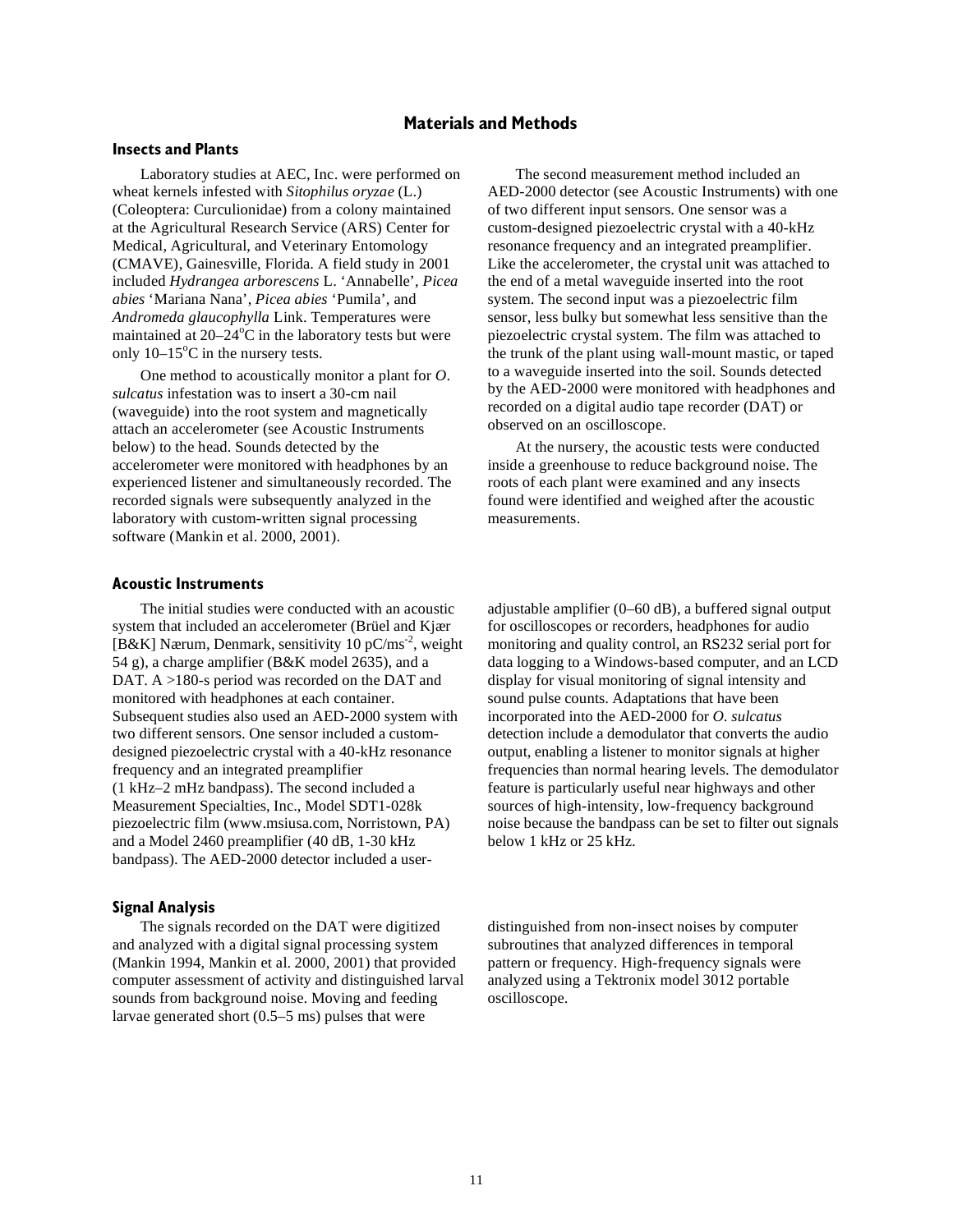#### **Results and Discussion**

Tests with the accelerometer and AED-2000 systems in a variety of laboratory and field environments have confirmed that *O. sulcatus* larvae can be detected in nursery containers by acoustic techniques. In the 2001 field tests with both the accelerometer and AED-2000 systems, for example, sounds were detected in two *Picea abies* 'Mariana Nana', two *Andromeda glaucophylla* and one *Hydrangea arborescens* from which 805, 412, 44, 9, and 5 *O. sulcatus* were recovered, respectively. Neither system detected sounds in the container of one *H. arborescens* and one *P. abies* 'Pumila', and no larvae were recovered from those containers. Examples of sounds produced by *O. sulcatus* larvae in containers with different plants can be found at URL: cmave.usda.ufl.edu/~rmankin/blackvineweevilsounds.ht ml. The frequency spectra of *O. sulcatus* sounds have high frequency components that can be used by an experienced listener or a computer to distinguish them from background noise (see Fig. 6 in Mankin et al. 2000). Typical background sounds also have been recorded and analyzed for comparison with insectproduced sounds and can be used as training tools to instruct new users (see URL: cmave.usda.ufl.edu/ ~rmankin/soundlibrary.html).

Although the initial acoustic tests have been successful, experience suggests modifications that would further improve the efficacy of currently available detection systems for practical entomological applications. The accelerometer systems used in this study, although portable, were designed primarily for laboratory use, and considerable training and care were required to collect and interpret the acoustic signals. Precautions were taken to protect the instruments that would not be practical for long-term field applications. High winds and high background noise, e.g., from a

major highway, sometimes impeded analysis of accelerometer-collected sounds. Because these sounds are primarily of low frequency, they can be filtered out of the signals from the AED-2000 instrument if the insect-produced sounds have sufficient high-frequency components. Figures 1 and 2, for example, show the spectra of two different sound pulses produced by a *S. oryzae* larva, recorded using the piezoelectric crystal with a 1-kHz filter, and a 25-kHz filter. In Figure 1, there are significant peaks near 15 and 25 kHz. In Figure 2, the 15-kHz peak is reduced due to filtering, but there remains a significant peak near 25 kHz. Lowfrequency interference cannot be filtered from the accelerometer signal as easily as from the piezoelectric crystal signal because the accelerometer is not designed to detect high-frequency signals. Consequently, the handheld AED-2000 proved in many respects to be a more practical system for field use. However, the housing for the piezoelectric film sensor was not sufficiently durable for long-term field use, and under conditions of low background noise, the accelerometer was more sensitive to low-intensity insect sounds than either the piezoelectric crystal or the film. An ideal system would have high sensitivity from ~0.5 kHz to ultrasonic frequencies, with a user-adjustable filter to reduce background noise.

Several potential improvements are being addressed in a new version of the AED-2000 sensor unit. The new unit will include a more sensitive piezoelectric crystal housed in a repackaged structure to isolate it from external sounds except at the connection to the waveguide inserted into the soil. The goal is to obtain ~20 dB of noise immunity between the waveguide and the handle assembly. Alternatively, background noise could be reduced by use of a large, acoustically shielded box that held the plants during testing.

#### **Acknowledgments**

We thank Everett Foreman, Eric Kaufmann, and Betty Weaver (CMAVE) for assistance with acoustic recording and computer/listener ratings and analyses, Walter Suttle, Victor Sahakian, and Ronald Tuckett (Monrovia, Dayton, OR) and David Clemmens (D&M Nursery, Canby, OR) for providing nursery plants and facilities; and David Edwards, Shannon Schowalter,

Carmelita Guiterrez, and Mary Albrecht (HCRL) for recovering and weighing larvae from acoustic samples and maintaining the black vine weevil colony. *This work was funded in part by grants from the Northwest Nursery Crops Research Center, Corvallis, OR 97330, and The Horticultural Research Institute, 1250 I Street NW, Suite 500, Washington, DC 20005.*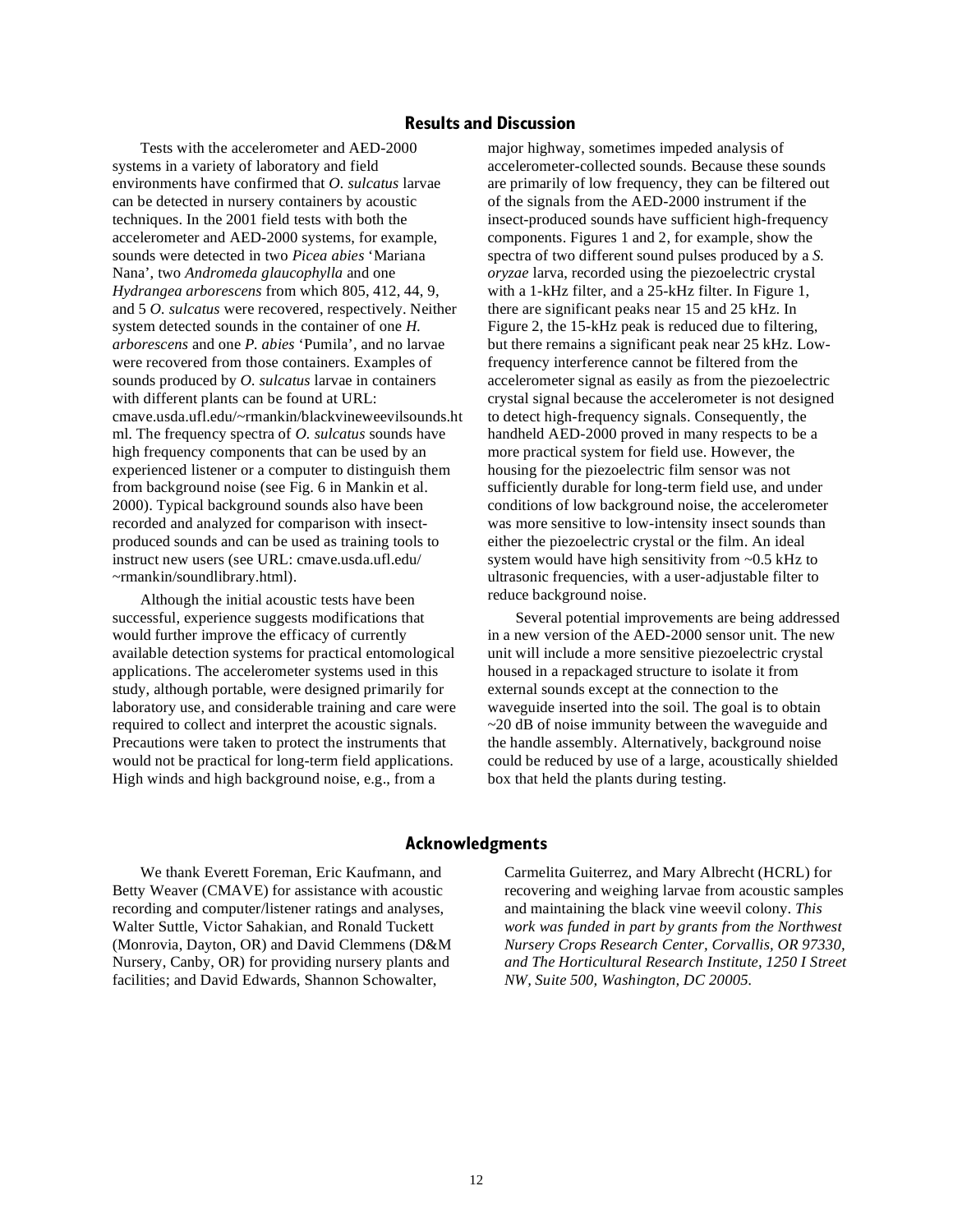## **References Cited**

- Brandhorst-Hubbard, J.L., K.L. Flanders, R.W. Mankin, E.A. Guertal, and R.L. Crocker. 2001. Mapping of soil insect infestations sampled by excavation and acoustic methods. J. Econ. Entomol. 94:1452–1458.
- Cobb, P.P., and T.P. Mack. 1989. Rating system for evaluating tawny mole cricket, *Scapteriscus vicinus* Scudder, damage (Orthoptera: Gryllotalpidae). J. Entomol. Sci. 24:142–144.
- Cowles, R.S., D.O. Gilrein, and S.R. Alm. 1997. The Trojan horse of the nursery industry. Amer. Nurseryman 186:51–57.
- Crocker, R.L., L.A. Rodriguez-del-Bosque, W.T. Nailon, Jr., and X. Wei. 1996. Flight periods of pyrgotids in Texas and egg production by *Pyrgota undata* (Diptera: Pyrgotidae), a parasite of *Phyllophaga* spp. (Coleoptera: Scarabaeidae). Southwest. Entomol. 21:317–324.
- Fujii, Y., M. Noguchi, Y. Imamura, and M. Tokoro. 1990. Using acoustic emission monitoring to detect termite activity in wood. Forest Prod. J. 40:34–36.
- Hickling, R., P. Lee, W. Wei, M.W. Geyer, D. Pierce, R. Staten, and T. Henneberry. 1994. Multiple acoustic sensor system for detecting pink bollworm in bolls. Proceedings 1994 Beltwide Cotton Products Conference, National Cotton, Council, Memphis, TN.
- Mankin, R.W. 1994. Acoustical detection of *Aedes taeniorhynchus* swarms and emergence exoduses in remote salt marshes. J. Amer. Mosq. Control Assoc. 10:302–308.
- Mankin, R.W., J. Brandhorst-Hubbard, K.L. Flanders, M. Zhang, R.L. Crocker, S.L. Lapointe, C.W. McCoy, J.R. Fisher, and D.K. Weaver. 2000. Eavesdropping on insects hidden in soil and interior structures of plants. J. Econ. Entomol. 93:1173–1182.
- Mankin, R.W., S.L. Lapointe, and R.A. Franqui. 2001. Acoustic surveying of subterranean insect populations in citrus groves. J. Econ. Entomol. 94: 853–859.
- Nigg, H.N., S.E. Simpson, L.E. Ramos, T. Tomberlin, J.M. Harrison, and N. Cuyler. 2001. Distribution and movement of adult *Diaprepes abbreviatus* (Coleoptera: Curculionidae) in a Florida citrus grove. Florida Entomol. 84:641–651.
- Riley, D.G., G.K. Douce, and R.M. McPherson. 1997. Summary of losses from insect damage and costs of control in Georgia, 1996. Spec. Pub. 91. Georgia Agric. Exp. Sta., Coll. of Agric. and Environ. Sci., Univ. of Georgia, Athens.
- Scheffrahn, R.H., W.P. Robbins, P. Busey, N.Y. Su, and R.K. Mueller. 1993. Evaluation of a novel, hand-held acoustic emissions detector to monitor termites (Isoptera: Kalotermitidae, Rhinotermitidae) in wood. J. Econ. Entomol. 86:1720–1729.
- Shade, R.E., E.S. Furgason, and L.L. Murdock. 1990. Detection of hidden insect infestations by feeding-generated ultrasonic signals. Amer. Entomol. 36:231–234.
- Shuman, D., J.A. Coffelt, K.W. Vick, and R.W. Mankin. 1993. Quantitative acoustical detection of larvae feeding inside kernels of grain. J. Econ. Entomol. 86:933–938.
- Shuman, D., D.K. Weaver, and R.W. Mankin. 1997. Quantifying larval infestation with an acoustical sensor array and cluster analysis of cross-correlation outputs. Appl. Acoust. 50:279–296.
- Tashiro, H. 1987. Turfgrass Insects of the United States and Canada. Comstock Publishing, Ithaca, New York.
- Villani, M.G., and R. J. Wright. 1990. Environmental influences on soil macroarthropod behavior in agricultural systems. Annu. Rev. Entomol. 35:249–269.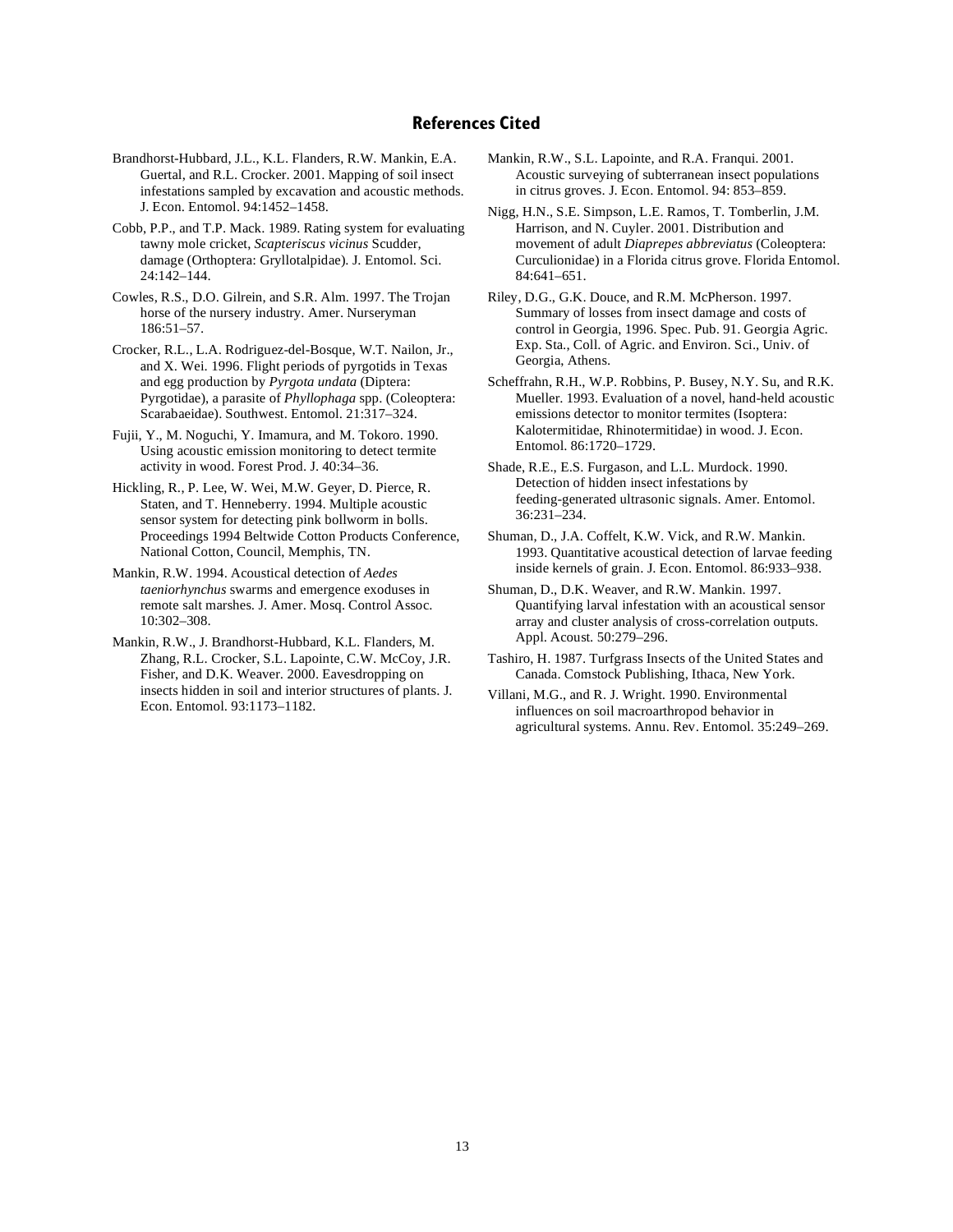

**Figure 1.** (Top) Sound pulse recorded from *Sitophilus oryzae* using a 1-kHz high-pass filter (0.2 ms per division on horizontal axis); (Bottom) frequency spectrum of sound pulse (5 kHz per division on horizontal axis).